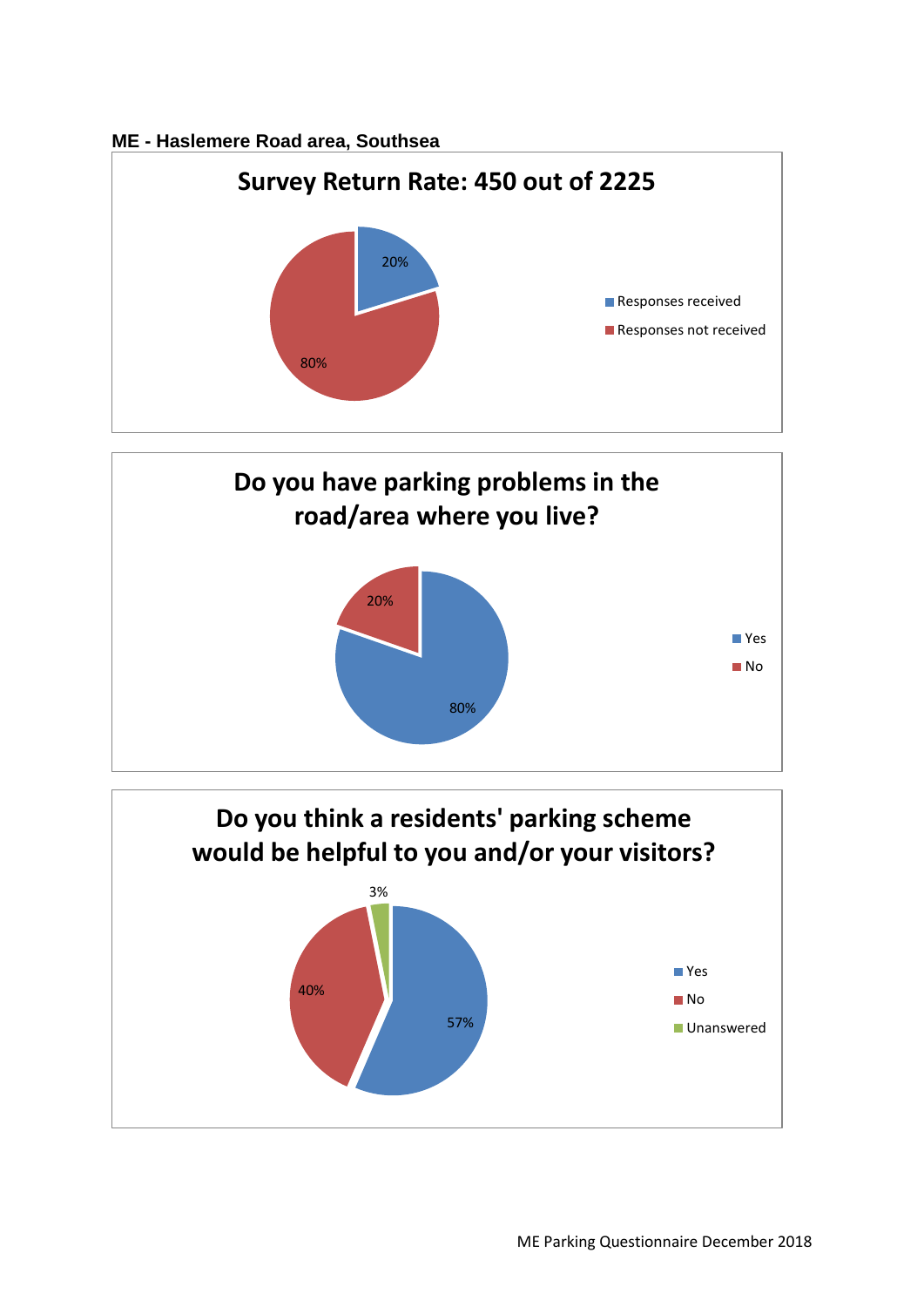



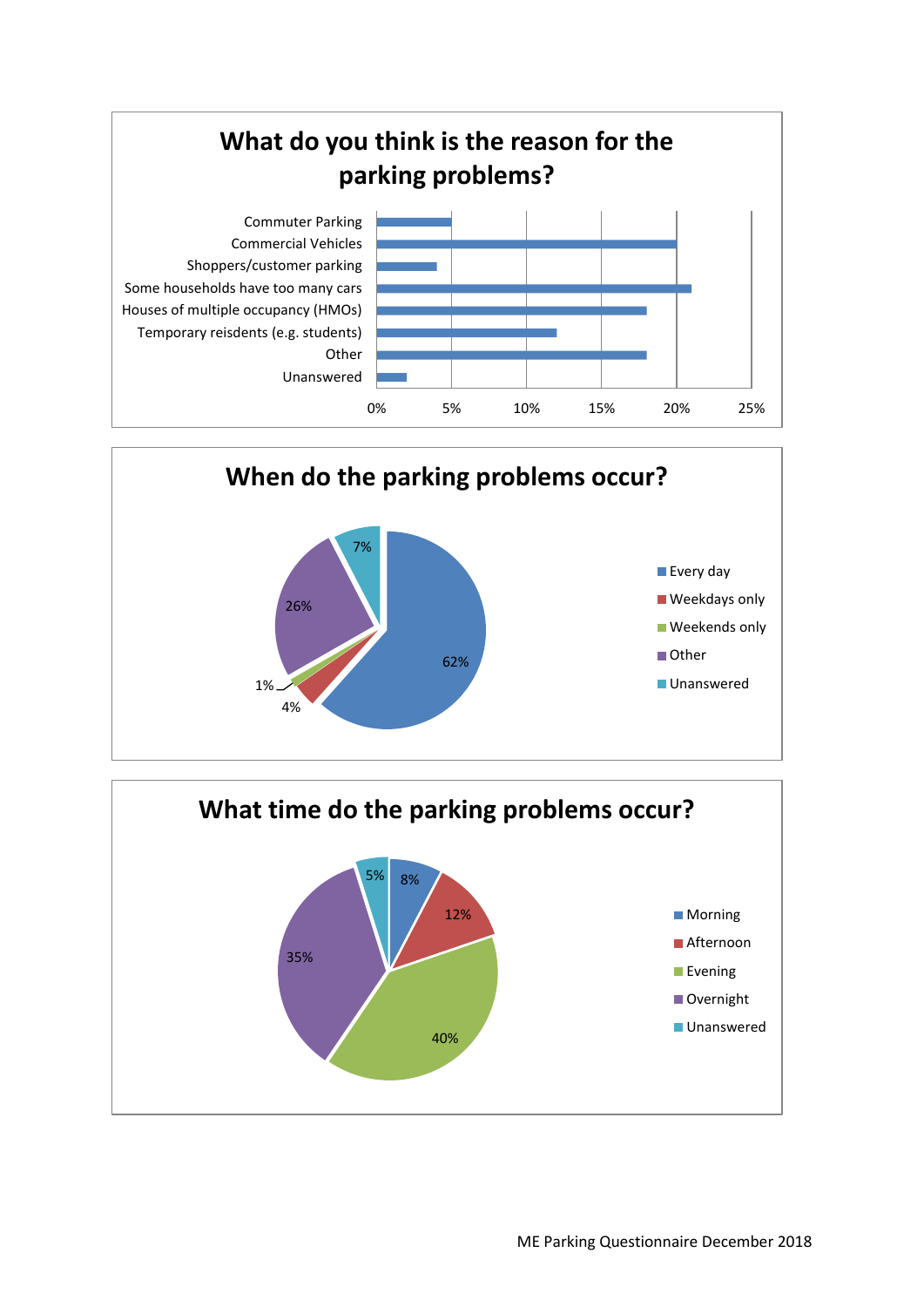



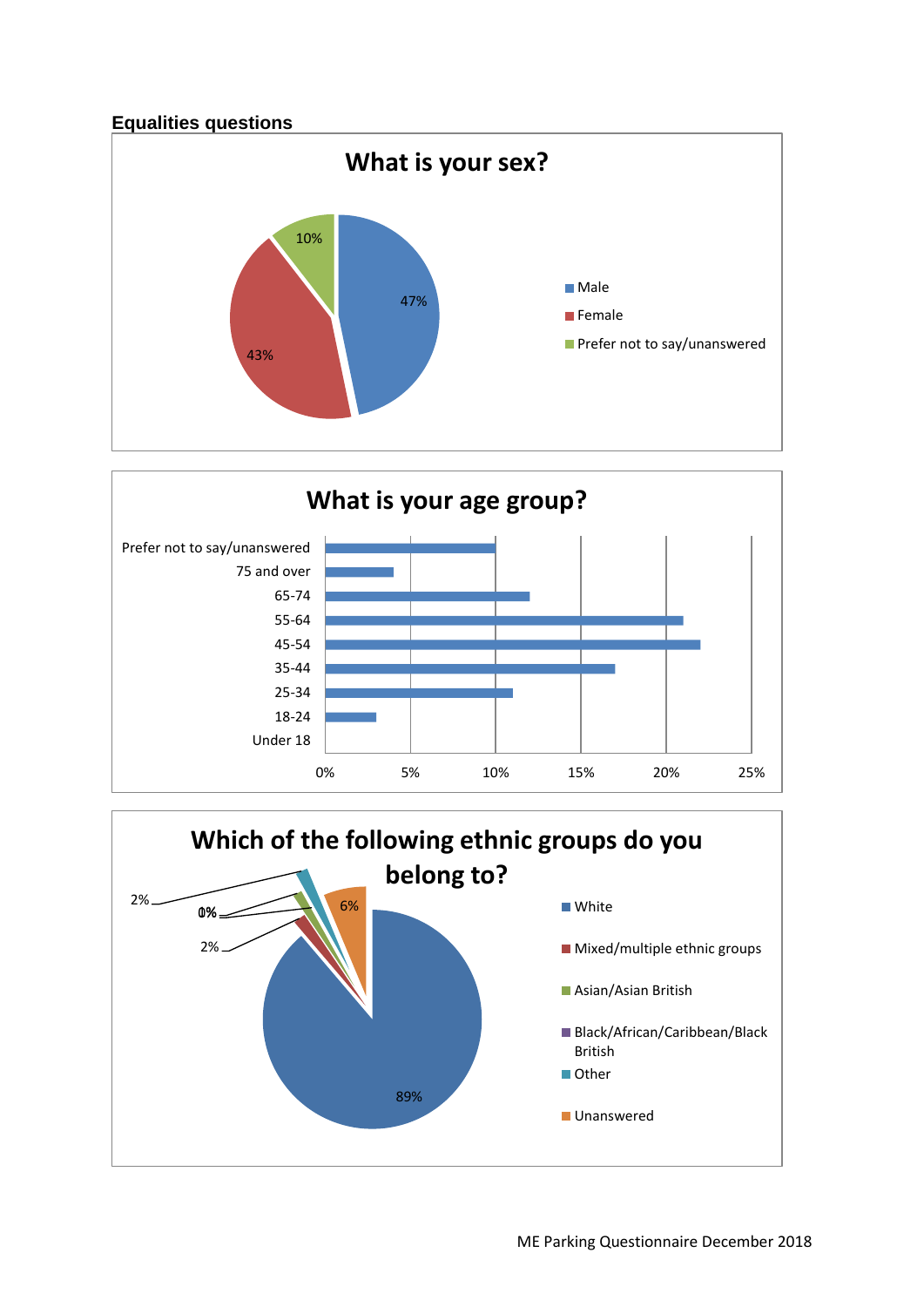



| <b>Road Name</b>                  | For | <b>Against</b> | <b>Undecided</b> | No. of<br><b>Surveys</b><br>received | No. of<br>properties<br>surveyed |
|-----------------------------------|-----|----------------|------------------|--------------------------------------|----------------------------------|
| Aston Road                        | 3   | 5              |                  | 9                                    | 37                               |
| <b>Bramshott Road</b>             | 11  | 9              |                  | 20                                   | 92                               |
| <b>Brompton Road</b>              | 15  | 7              |                  | 23                                   | 138                              |
| Canterbury Road                   | 10  | 4              | 0                | 14                                   | 48                               |
| <b>Chestnut Avenue</b>            | 1   | 0              | Ω                |                                      | 22                               |
| Devonshire Avenue<br>(part)       | 17  | 19             | 2                | 38                                   | 132                              |
| <b>Empshott Road</b>              | 17  | 13             | 2                | 32                                   | 89                               |
| <b>Fernhurst Road</b>             | 6   | 4              | 0                | 10                                   | 49                               |
| <b>Frensham Road</b>              | 15  | 11             |                  | 27                                   | 125                              |
| <b>Goldsmith Avenue</b><br>(part) | 3   | 2              | ი                | 5                                    | 9                                |